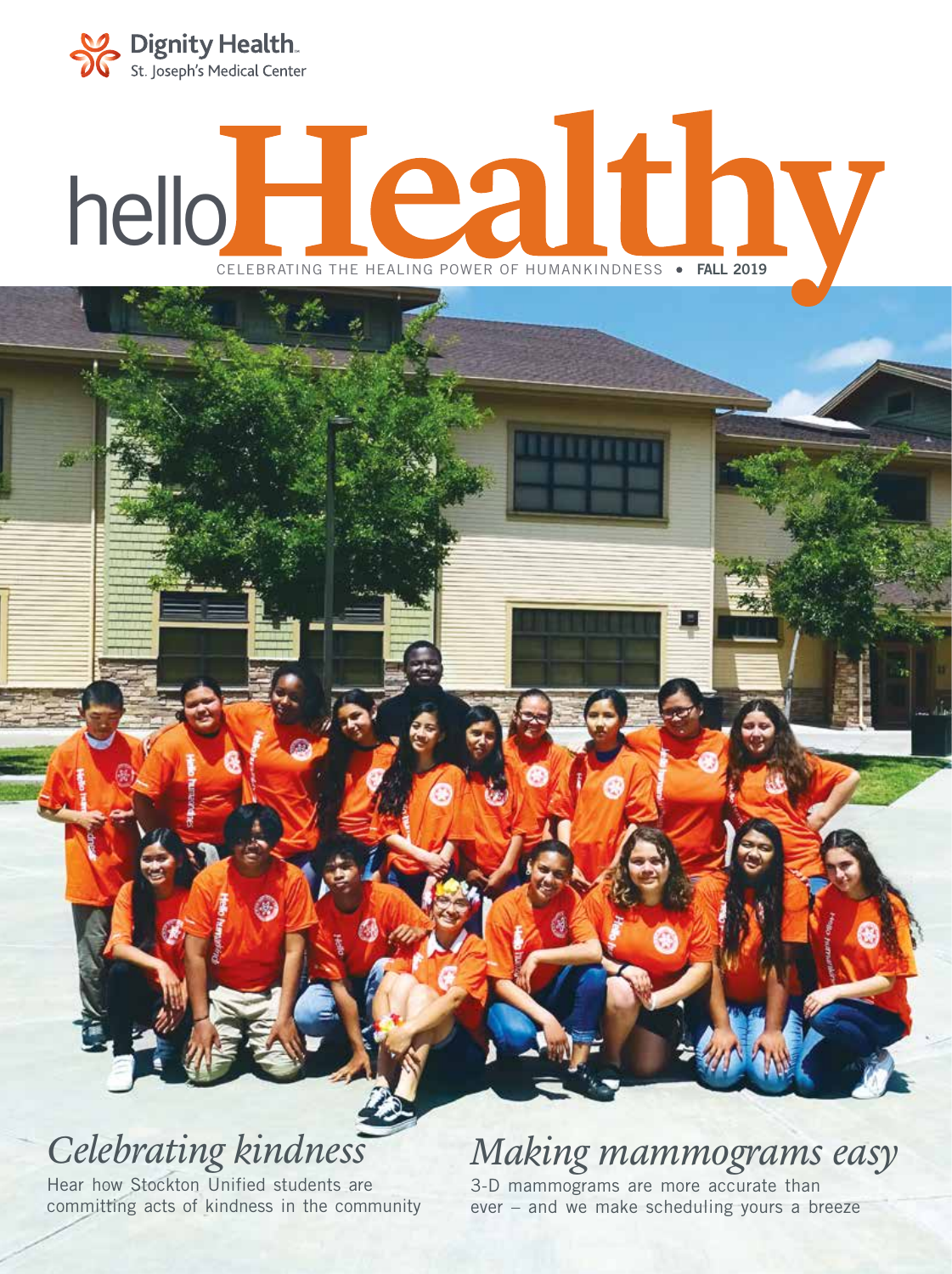#### **TAVR patient celebrates 100th birthday**

Happy 100th birthday to Elva Eastwood! Just three years ago, Eastwood underwent minimally invasive heart valve surgery at Dignity Health – St. Joseph's Medical Center. Eastwood had the transcatheter aortic valve replacement (TAVR) procedure, which does not require a large chest incision like open-heart surgery. With this procedure, specialists



at St. Joseph's are able to insert a catheter into a small opening, usually in a leg artery, and deliver a new valve to the heart. Because it's less invasive than open-heart surgery, TAVR offers people who can't have a major operation –

because of their age or other health problems – a chance at a longer life. The TAVR team and other hospital staff gathered together to host a special birthday celebration in honor of Eastwood's 100th birthday.



#### **Stick It to Cancer Night**

Get fired up for some hockey! The Stockton Heat will host Stick It to Cancer Night, presented by Dignity Health – St. Joseph's Medical Center, on Saturday, Nov. 2, at 6 p.m. at the Stockton Arena. The evening will raise awareness and funds for St. Joseph's Cancer Institute through group ticket sales, a silent auction, a jersey auction, mystery puck sales, and more! To learn more and buy tickets, call St. Joseph's Foundation at 209.467.6347 or email SJFSJ@dignityhealth.org.

Facebook "f" Logo C MYK / .ai

### **Hello humankindness<sup>®</sup>**

We hope you enjoy this issue of *HelloHealthy*. Comments about this publication can be directed to the Marketing and Communications Department: DIGNITY HEALTH – St. Joseph's Medical Center SJMCinfo@DignityHealth.org or 209.467.6348

*HelloHealthy* is published by Dignity Health – St. Joseph's Medical Center to provide general health information. It is not intended to provide personal medical advice, which should be obtained directly from a health care provider. Models may be used in photos and illustrations.

2019 © Coffey Communications, Inc. All rights reserved.



Follow **@humankindness** on Twitter for more kindness inspiration from Dignity Health. Connect with us on Facebook at **facebook.com/ StJosephsStockton** for health tips, information about upcoming events, and an extra dose of inspiration.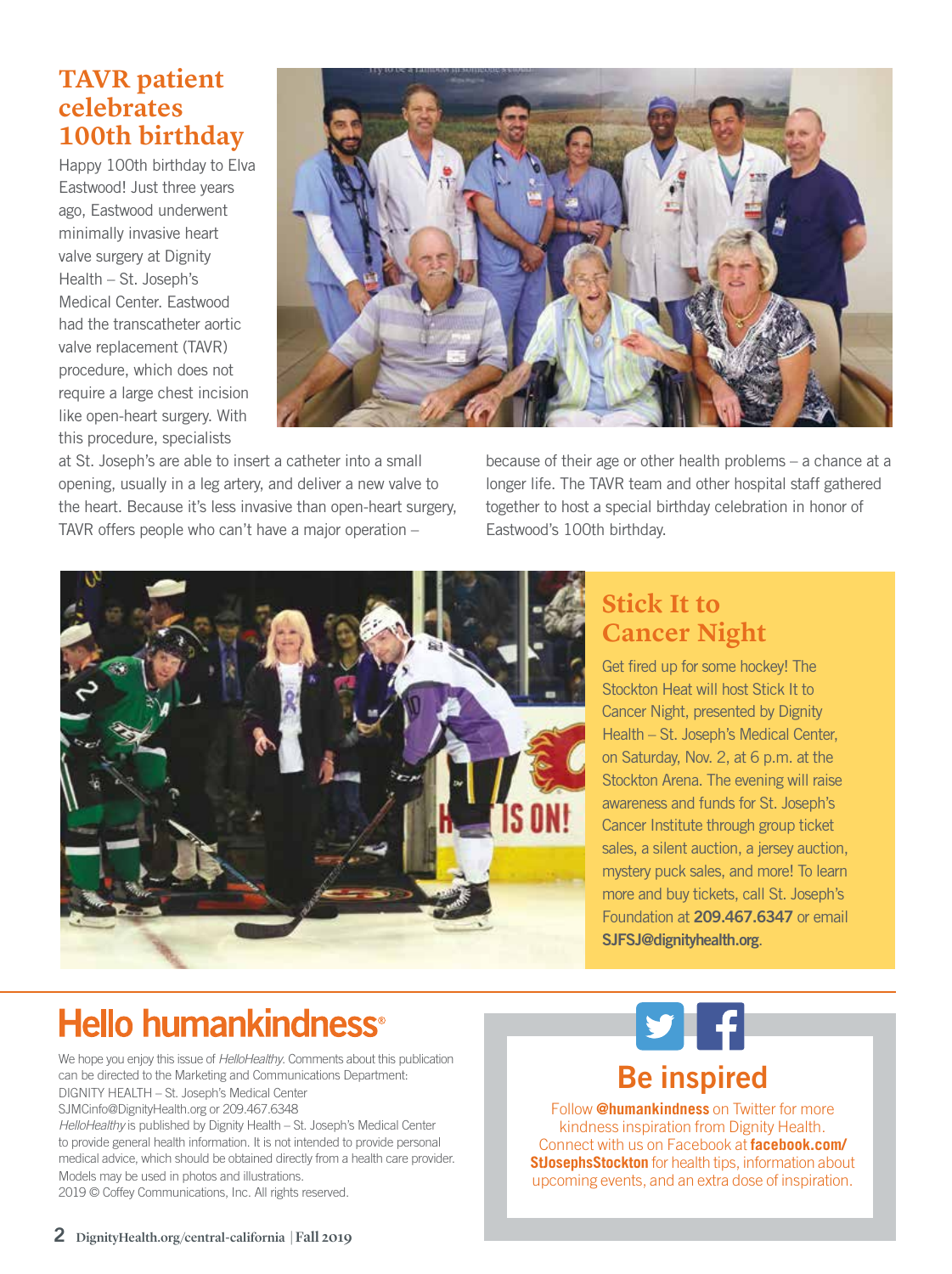# Hello humankindness Student Ambassadors

Honoring local students leading with kindness

Dignity Health – St. Joseph's Medical Center has partnered with Stockton Unified School District (SUSD) to launch the *Hello humankindness* Student Ambassador Program, recognizing students who help spread kindness in their schools and community.

The program is inspired by Dignity Health's belief that acts of humankindness create powerful connections that strengthen the human spirit and bring people closer together.

"Humankindness is alive in our youth and in our schools" says Sister Abby Newton, OP, Vice President of Mission Integration at St. Joseph's. "We're excited to hear and shine a light on the stories of kindness that will emerge from our schools as this program grows."

Each month, SUSD will select a student or students to receive the *Hello humankindness* Student Ambassador recognition. The selected students will be recognized by representatives from St. Joseph's and will be featured in a video that highlights their act of kindness and how they go above and beyond to be kind.

"The random and planned acts of kindness initiated by the students of Stockton Unified continue to warm our hearts," says Shelley Spessard, PhD, SUSD Director of Marketing and Communications. "We are overwhelmed by the empathy our students have for one another and the world around them. The students of Stockton Unified are committed to changing the world through acts of kindness."

The first students to be recognized as *Hello humankindness* Student Ambassadors hail from Peyton Elementary School. Ms. Hien Nguyen's Leadership Class of seventh and eighth graders has demonstrated kindness, compassion, and a true commitment to those in need in our community.

Their many acts of kindness include hosting a schoolwide fundraiser for the Leukemia and Lymphoma Society, which raised more than \$5,000. The students also collected more than 2,058 canned food items for the Stockton Emergency Food Bank and over 4,000 hygiene products for the Stockton Homeless Shelter.



#### Kindness in action

Visit StJosephsCares.org/StudentsAmbassadors to watch the inspiring story of our first round of *Hello humankindness* Student Ambassadors.

**CLICK4** 



Sister Abby Newton, OP, Vice President of Mission Integration at Dignity Health – St. Joseph's Medical Center, distributes award certificates to *Hello humankindness* Student Ambassadors.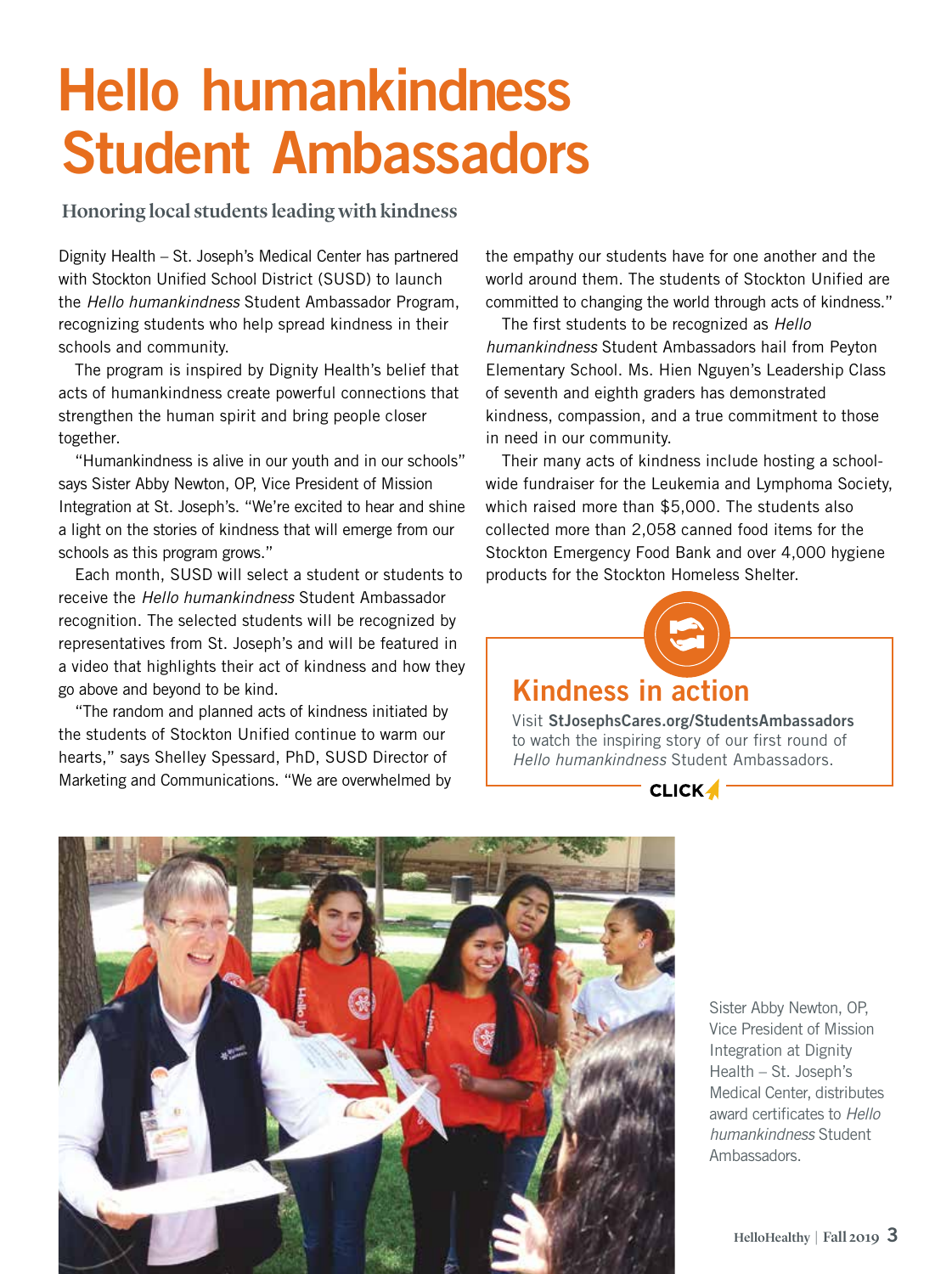### 3-D MAMMOGRAMS An updated of breast cancer

Mammograms give women a crucial head start on finding breast cancer early, when treatment is often most effective. They can detect tumors that are still too tiny to feel and identify cancers before symptoms start.

Still, although they've saved countless lives, these breast x-rays aren't perfect.

Mammograms may miss about 20% of all breast cancers, the National Cancer Institute reports. They can also cause false alarms by indicating abnormalities that turn out not to be cancer.

As a result, women may undergo unnecessary – and often anxiety-producing – additional testing, including biopsies.

#### A different dimension in breast x-rays

A newer type of mammogram, however, may help overcome these flaws and improve the accuracy of breast cancer screening. It's called threedimensional, or 3-D, mammography. (Breast tomosynthesis is another name for it.) Here's how it works:

During a 3-D mammogram, a woman's breast is compressed, just as it is for a standard mammogram. An x-ray machine moves over the breast, taking multiple, slice-like pictures. Special computer software then creates a detailed 3-D image of the breast.

What's the difference between regular 2-D and 3-D mammography? Pam Stolley, manager of St. Joseph's Women's Breast Imaging Center, describes it like this:

"If you take a picture of a book in front of you,

#### Learn why St. Joseph's offers this advanced form of imaging

that's 2-D. If you take a 3-D picture of the book, you're going to see the individual chapters and pages separated out. So you're getting slices that are then all put back into one picture."

Because 3-D offers a much more detailed look inside a breast,

#### Scheduling is easy!

To make an appointment at the Women's Breast Imaging Center, call 209.466.5027 or visit StJosephsCares.org/Mammo. We offer convenient hours and same-day, next-day, and walk-in appointments.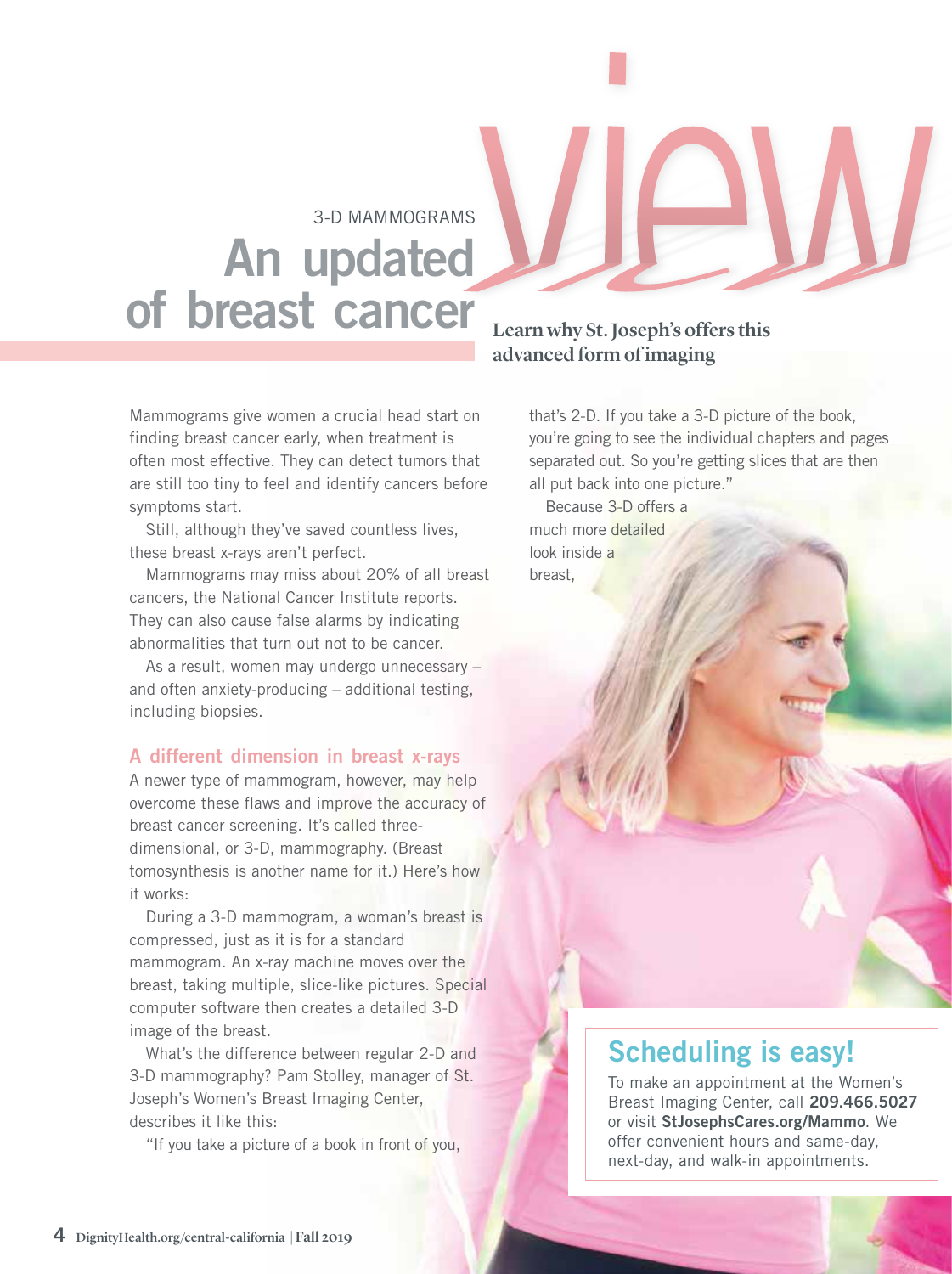research suggests that 3-D mammograms have the potential to:

- Improve the ability of doctors to accurately diagnose breast cancer.
- Find small tumors that may have remained hidden on a conventional mammogram.
- Provide clearer images of abnormalities in dense breasts. Women who have dense breasts – defined as breasts that have a lot of fibrous or glandular tissue and not much fat – are at a slightly higher risk of developing breast cancer.
- Greatly reduce the number of women called back for further testing because of false alarms.

"It's projected that 3-D will become the gold standard of mammography," Stolley says. "We use it for most of our screening exams at the Women's Breast Imaging Center."

The American Cancer Society recommends that women at average risk of breast cancer have yearly mammograms starting at age 45. Women between 40 and 44 have the option to start screening with a mammogram every year.





#### **Mammograms and more**

St. Joseph's Women's Breast Imaging Center offers both 2-D and 3-D mammograms. (Some health insurance plans will only pay for 2-D mammograms.)

In addition to mammograms, the center provides:

- Breast ultrasounds
- Ultrasound-guided biopsy
- Stereotactic biopsy (a biopsy guided by mammogram to reach areas not visible on ultrasound)
- Bone density scans to look for signs of osteoporosis

"We are a dedicated breast center," says Pam Stolley, manager of the Women's Breast Imaging Center. "We do nothing but breast work, except for the bone scans. Our techs have about 150 years between us just for mammography. Several of us have worked here for 35 years. We see a lot of our patients year after year."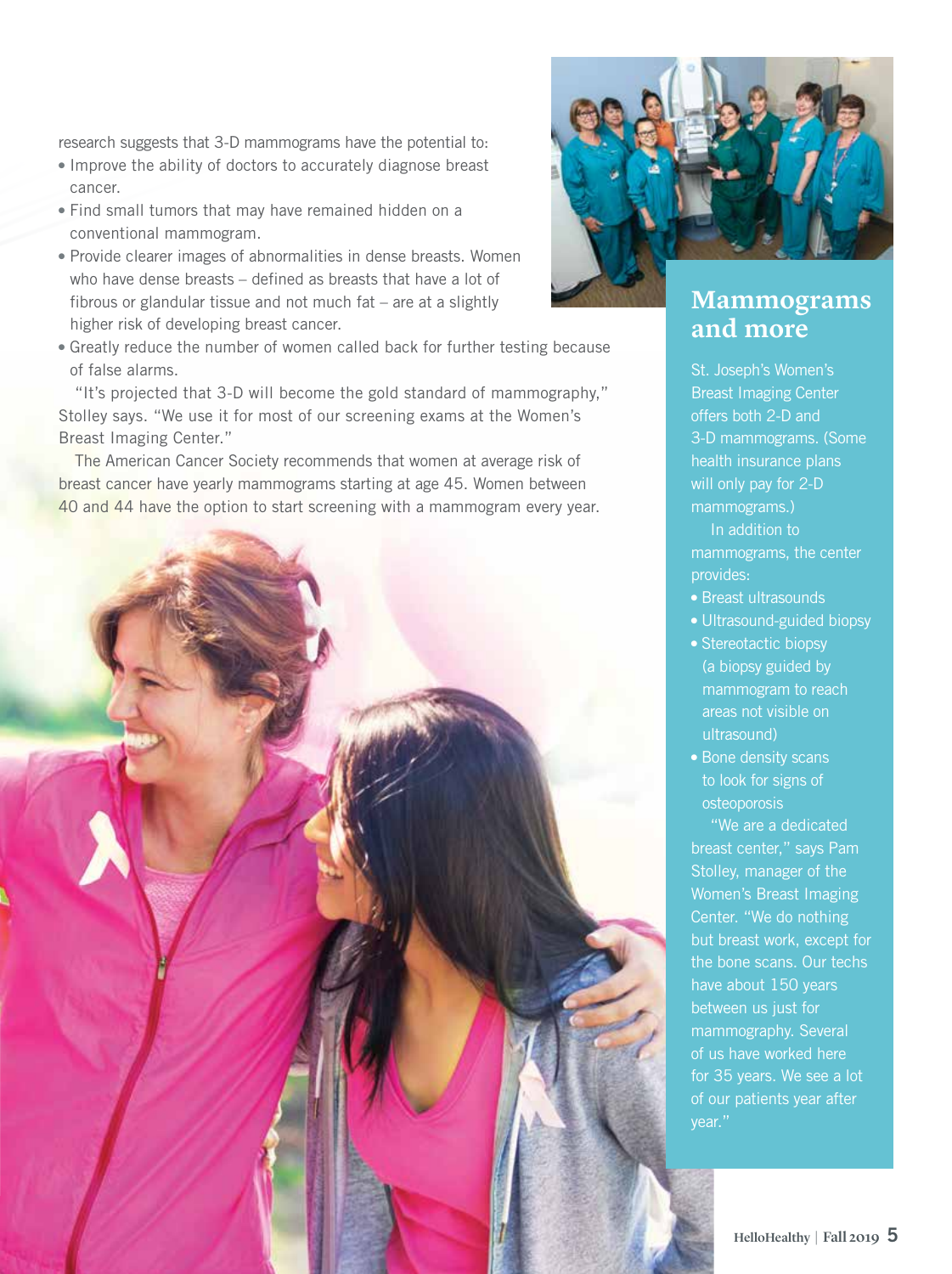# Yes, there is a pediatrician in the house [



St. Joseph's launches pediatric hospitalist program

> If your child became sick and had to stay in a hospital, you'd want your youngster to receive the best possible medical care. And it would be even better if that care was close to home.

That's one of the benefits of the new pediatric hospitalist program at Dignity Health – St. Joseph's Medical Center. It will help more families stay together when a child is ill and requires care in a hospital.

Under the program, a board-certified pediatrician is always in the hospital and ready to provide care for kids of all ages during their stay.

 $\blacksquare$  By staffing the hospital with dedicated pediatricians, more children who need hospital care can be treated in Stockton without having to leave town. – Doug O'Ryan, Director of Business Development "

#### Meeting a community need

Philip Cheng, MD, FAAP, is Chief of Pediatrics at St. Joseph's. He says the need for pediatric hospital services has expanded with the population growth in San Joaquin County. In response, St. Joseph's hired four pediatricians to provide 24/7 care in the hospital's dedicated pediatric unit and, when needed, in the emergency department.

Most pediatricians work primarily in their offices

providing routine wellness and medical care. But sometimes children have to be hospitalized. In such situations, a child could be transferred to a hospital out-of-town that has a pediatric hospitalist program.

But travel puts an added (and costly) burden on families already dealing with a stressful illness. "We want to help relieve that burden," Dr. Cheng says.

By staffing the hospital with dedicated pediatricians, more children who need hospital care can be treated in Stockton without having to leave town, notes Doug O'Ryan, Director of Business Development at St. Joseph's.

Like other pediatricians, pediatric hospitalists specialize in treating children. They treat many conditions that sometimes require hospitalization, including asthma and other respiratory illnesses, infections, the flu, and dehydration. They also consult with your child's regular doctor while your child is in the hospital.

#### Another benefit for the community

The hospitalist program also will enhance St. Joseph's medical residency programs. It will allow doctors in training to gain pediatric hospital experience. And residency programs ultimately benefit communities since some residents may decide to stay and work locally after they finish their training.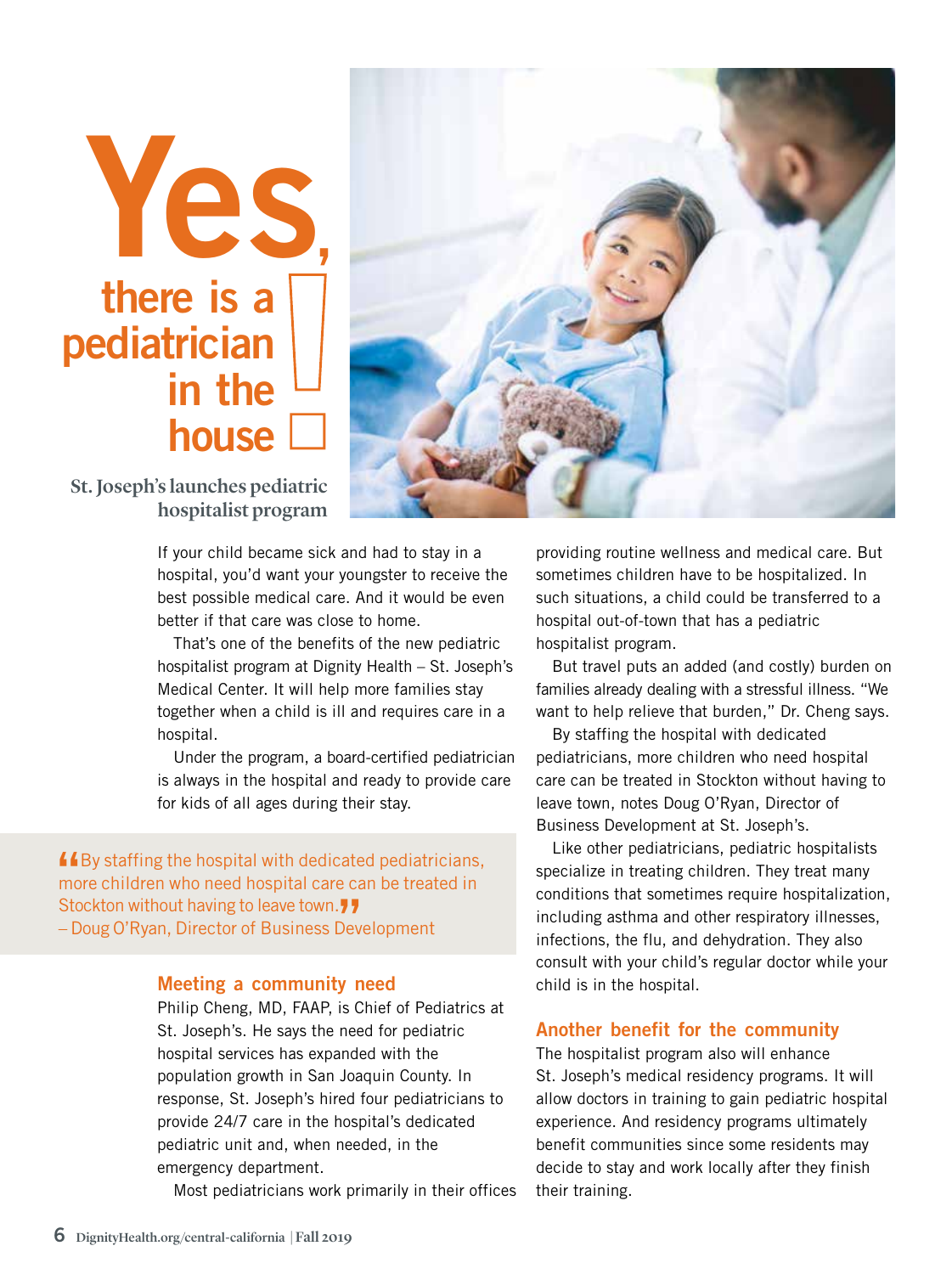

# MEN

What you should know about prostate cancer



Paul Lee, MD

We get it: You may not want to read about prostate cancer. But as a man (or as a woman who cares about a man), it's important to know a few facts about the disease. Why?

"Because prostate cancer is currently the most common non-skin cancer in men, and there's an increasing incidence of it with age,"

says Paul Lee, MD, a urologist at Dignity Health – St. Joseph's Medical Center. "It's the second-leading cause of cancer death among men in the U.S., after lung cancer."

About 1 in 9 American men will be diagnosed with prostate cancer at some point in their lifetime. Still, it's important to remember that most of these men won't die from the disease.

That's because prostate cancer often grows slowly. So older men who get the disease often die from something else before their prostate cancer ever becomes a serious threat. Prostate cancer typically strikes men 65 and older; it's rare before age 40.



#### Screening for prostate cancer

Prostate cancer doesn't usually have any early symptoms. As the cancer grows, it may cause problems such as difficulty urinating, blood in the urine or semen, erectile dysfunction, or back or hip pain. But other conditions can cause these symptoms too.

There is a blood test that can be used to screen for prostate cancer called the prostate-specific antigen (PSA) test. According to Dr. Lee, it's recommended for men who are at higher risk for the disease, such as those who have a family history of prostate cancer or who are African American. (Prostate cancer is more common among African Americans than other races.)

Men at increased risk should have a PSA test between the ages of 45 to 55, Dr. Lee says. Men at lower risk should ask their doctor when to start testing.



#### Treatment options

Prostate cancer can be treated with surgery, radiation therapy,

chemotherapy, and hormone therapy. The most appropriate treatment depends on how advanced the cancer is.



"We stratify each patient with prostate cancer into low-risk, intermediate-risk and high-risk," says Gaurav Singh, MD, a radiation oncologist at St. Joseph's. "So depending

on the risk classification of the Gaurav Singh, MD

patient, there are different treatment options." In some cases, the right treatment is no treatment.

Because prostate cancer treatment can have serious side effects – and because the disease often grows slowly – some men may choose to delay treatment and have their doctors routinely monitor the disease with blood tests and exams.

Every situation is different, of course, which is why men diagnosed with prostate cancer should always discuss with their doctor what the best treatment plan is for them, Dr. Lee says.

**"** St. Joseph's Cancer Institute also offers stereotactic body radiotherapy (SBRT) as an option for treating prostate cancer. With just five highlyprecise treatments, SBRT successfully treats the disease with little or no side effects. 77 – Gaurav Singh, MD<br>